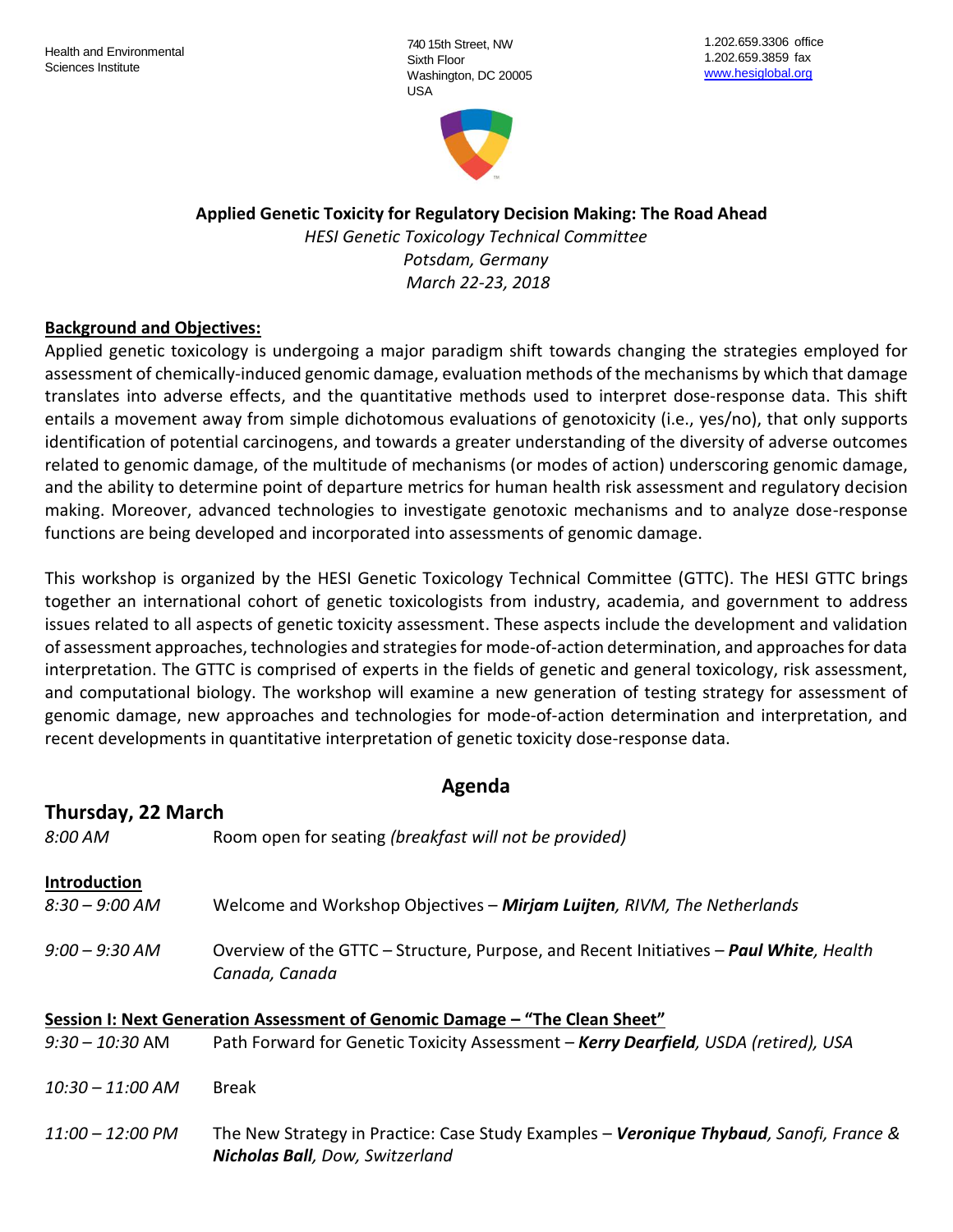

- *12:00 – 1:00 PM* The Clean Sheet Strategy in Practice: Guided Discussion *Mirjam Luijten, RIVM, The Netherlands*
- *1:00 – 2:00 PM* Lunch held in Mensa

#### **Session II: Mode of Action Determination in Applied Genetic Toxicology**

- *2:00 – 2:30 PM* Incorporating Mode of Action into Genetic Toxicity Assessment *Roland Frötschl, BfArM, Germany*
- *2:30 – 3:00 PM* Novel Approaches and Technologies to Assess Genotoxic Modes of Action *Stefan Pfuhler, Procter & Gamble, USA*
- *3:00 – 3:30 PM* Break
- *3:30 – 4:00 PM* Genetic Toxicity Mini-Adverse Outcome Pathways (mini-AOPs) *Azeddine Elhajouji, Novartis, Switzerland*
- *4:00 – 5:00 PM* Guided Discussion on Genotoxic Modes of Action *Maik Schuler, Pfizer, USA*

## **Friday, 23 March**

*8:00 AM* Room open for seating *(breakfast will not be provided)*

#### **Session III: Quantitative Approaches**

*8:30 – 9:15 AM* Approaches for Analyses and Interpretation of Genetic Toxicity Dose-Response Data – *Paul White, Health Canada, Canada 9:15 – 10:00 AM* Quantitative Dose-Response Analyses for Risk Assessment and Regulatory Decision Making: Issues, Applications, and Challenges – *George Johnson, Swansea University, UK 10:00 – 10:30 AM* Break *10:30 – 11:30 PM* Quantitative Dose-Response Analysis in Genetic Toxicology: Guided Discussion – *Paul White, Health Canada, Canada* & *George Johnson, Swansea University, UK 11:30 – 11:45* PM Introduction of the Breakout Groups 11:45 – 12:30 PM Lunch held in Mensa